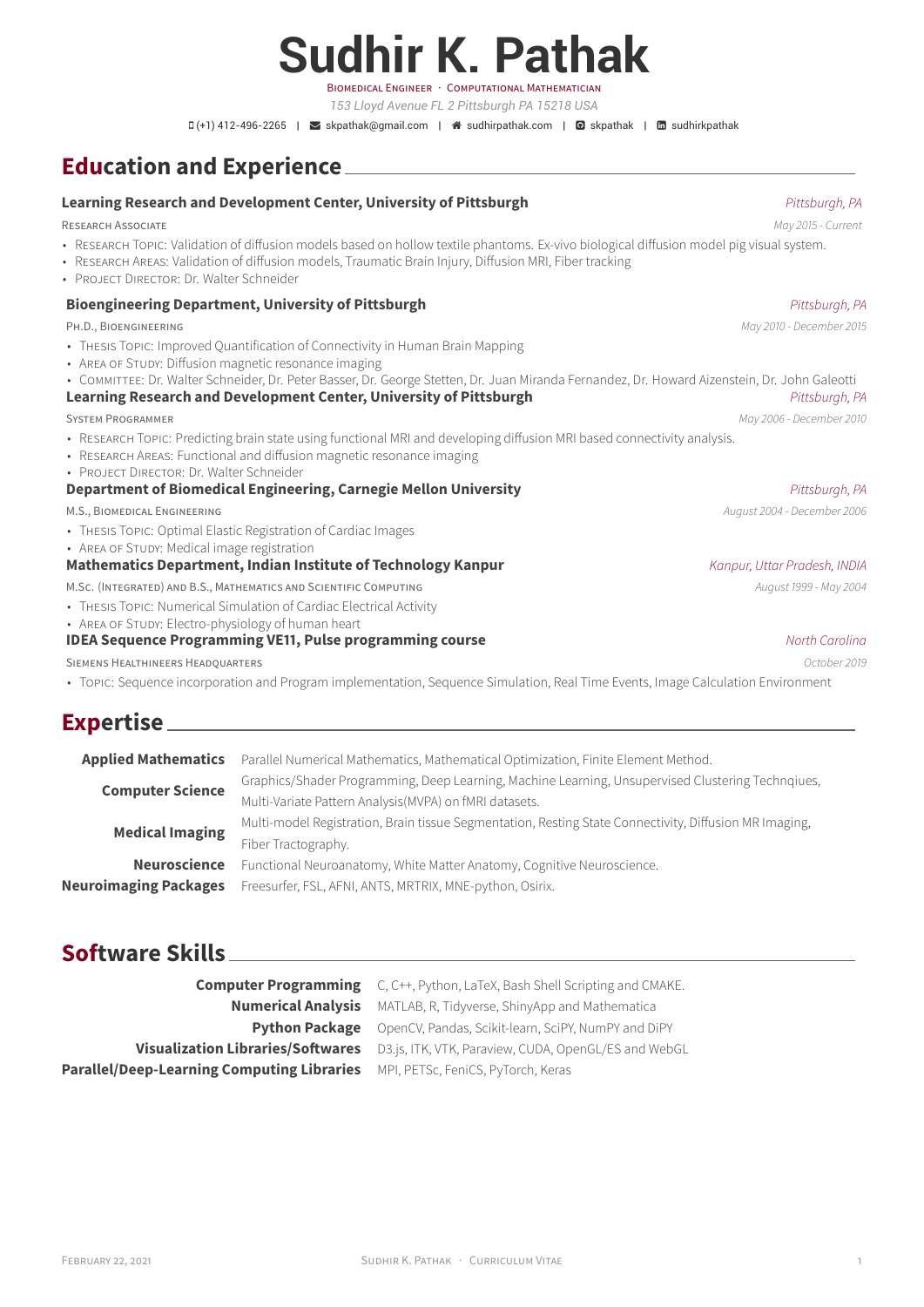## **High Definition Fiber Tracking (HDFT) and Diffusion Modeling**

- Designed a novel mathematical diffusion model that combines diffusion spectrum imaging and Multi-shell imaging and constrained spherical deconvolution Technique.
- Combined and ultilized diffusion MRI based tractography and klinger dissection technqiue to map brain networks involved in language (Arcuate and SLF) and consciousness (Claustrum).
- Designed and optimized a full pipeline of diffusion MRI analysis to create anatomically valid tracks.
- Used HDFT pipeline implementation to optimize diffusion analysis for multi-band tecnhqiue (reducing scanning time) across major MRI scanners (Siemens, GE and Philips).

### **Neuroanatomical Validation of HDFT**

- Developed a novel and anatomically related diffsion anisotropic metric, directional axonal volume (dAV), to quantify of white matter tracts.
- Lead a novel project to validate mathematical models of diffusion and related anisotropic metric using a hollow fiber based textile phantom. First time textile phantom has been used to create restricted compartment for clinical scanner.
- Designed analysis processes for combining diffusion MRI based metric across multiple sites and multiple scanners in US and Europe.

#### **Clinical and Neuroscientific Application of HDFT**

- Formulated an algorithm for pre-surgical planning to provide and predict surgical route that can minimize brain tissue damage during neurosurgical procedures.
- Enhanced visualization of HDFT-based fiber tracks in real time during neurosurgery.
- Designed and implemented code using IGSTK to interface neuro-navigation systems (BrainLAB and Stryker) for visualization of HDFT-based fiber tracts.
- Developed a voxewise and tract-based techniques using diffusion MRI based anisotropic metric to track the progression of neurodegenerative diseases such as Huntington's and ALS.
- Identified and implemented tracts and voxelwise techniques that can relate HDFT-based structural connectivity and neuropycological scores in stroke patients (Aphasia).
- Developed mathematical technqiues (non-negative matrix factorization) and biophysical diffusion models to localize brain damages in traumatic brain injury (TBI).

#### **Eye and Hand transplant project**

- Designed a diffusion MRI based tractograhy method to localize of peripheral nervous system (hand, face and leg) for limb transplant.
- Developed diffusion protocol on 3T and 7T to image Median Nerve in human hand.
- Enhanced diffusion MRI based techniques that can resolve crossing, quantify white matter that relates to amount of axons in Optic nerve, tract and radiation in a exvivo pig visual system Brain on 7T Bruker Machine.

## **Clinical Application of Magnetoencephalography (MEG)** Unversity of Pittsburgh Medical

- Systemitized localization of eloquent cortices (motor, somatosensory, language and visual) in patient population using novel clinical pipeline.
- Designed a classification method based on resting state MEG data for TBI patient population using network analysis.
- Combined HDFT-based structural connectivity and MEG based evoked and resting state functional connectivity in normal human polpulation. This data set can futher be used for comparison of TBI population.

Learning Research and Development Center, Univeristy Of **Pittsburgh** 

July 2014 - PRESENT

Learning Research and Development Center, Univeristy Of Pittsburgh and UPMC

July 2010 - PRESENT

Learning Research and Development Center, Univeristy Of Pittsburgh and UPMC

July 2011 - PRESENT

Learning Research and Development Center, Univeristy Of Pittsburgh and UPMC

July 2015 - PRESENT

# Center

July 2012 - PRESENT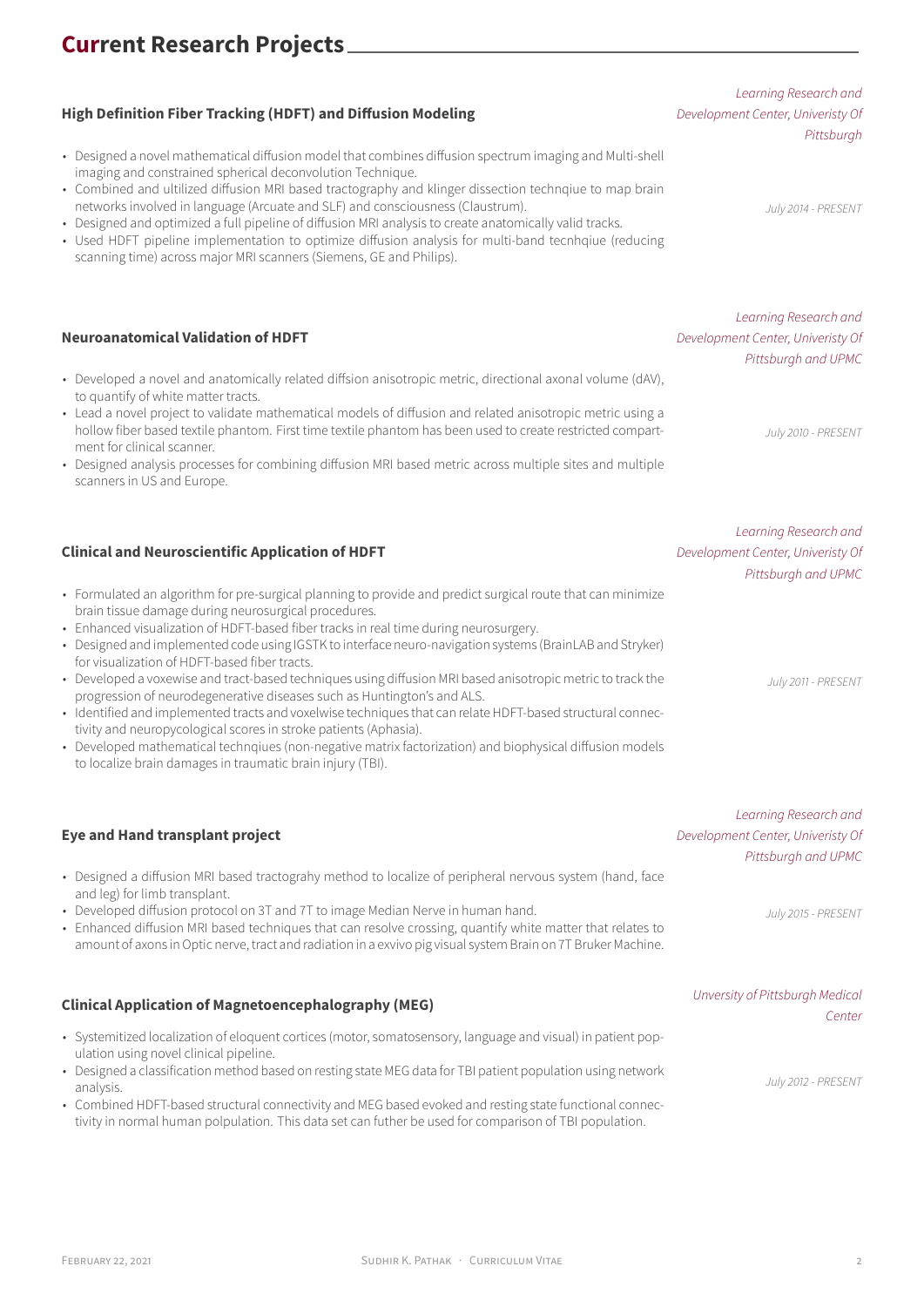## **Past Research Projects**

### **fMRI based Functional Connectivity**

- Developed a novel method (Global Connectivity) to identify most connected brain regions in human brain using resting state fMRI.
- Used machine learning based (support vector machine) method to predict brain state using task based fMRI.
- Systemitized localization of eloquent cortices (motor, somatosensory, languague and visual) using taskbased fMRI using various neuro-imaging packages (AFNI, FSL).

### **Simulation of Cardiac Electro-physiology and Registration of Cardiac MRI**

- Simulated cardiac electrical activity using bi-domain reaction diffusion PDF on left ventricle of human heart.
- Designed and implemented a three dimensional finite element model of a system of partial differential equations on parallel distributed computers using PetSc (MPI) library.
- Formulated mathematical model for elastic registration of time varying cardiac MR images to estimate tissue displacement.

## **Grants**

**DEVELOPMENT and NEUROSURGICAL APPLICATION OF HIGH DEFINITION FIBER TRACKING (HDFT)** Scheme for Promotion of Academic and Research Collaboration (SPARC) PRINCIPLE INVESTIGATOR 2020 **THALAMIC SEGMENTATION USING ADVANCED IMAGING** International Radiosurgery CO-PRINCIPLE INVESTIGATOR (PI: DR. AJAY NIRANJAN) 2020 **QUALITATIVE AND QUANTITATIVE ANALYSIS OF THE STRUCTURE OF THE WHITE MATTER OF THE HUMAN BRAIN** The Walter L. Copeland Fund of the

CO-PRINCIPLE INVESTIGATOR (PI: DR. JUAN MIRANDA FERNANDEZ) 2011

#### **HIGH DEFINITION FIBER TRACKING IN NEUROSURGERY**

CO-PRINCIPLE INVESTIGATOR (PI: DR. JUAN MIRANDA FERNANDEZ) 2010

## **Patent**

- **1.** Walter SCHNEIDER and Sudhir PATHAK. Directional diffusion fiber tracking, September 21 2012. WO Patent 2,012,125,829 A2
- **2.** Anthony P Zuccolotto, John Dzikiy, Leroy K Basler, Benjamin A Rodack, Walter Schneider, Sudhir K Pathak, and Michael A Boss. Mri phantom including mri compatible temperature measurement device and pressure expansion bladder device, December 19 2019. US Patent App. 16/443,323

# **Pittsburgh**

Learning Research and

Development Center, Univeristy Of

July 2006 - May 2010

Carnegie Mellon University and Indian Institute of Technology Kanpur

May 2002 - May 2004

Research Foundation (IRRF)

Pittsburgh Foundation Funding for Cranial Research

The Walter L. Copeland Fund of the Pittsburgh Foundation Funding for Cranial Research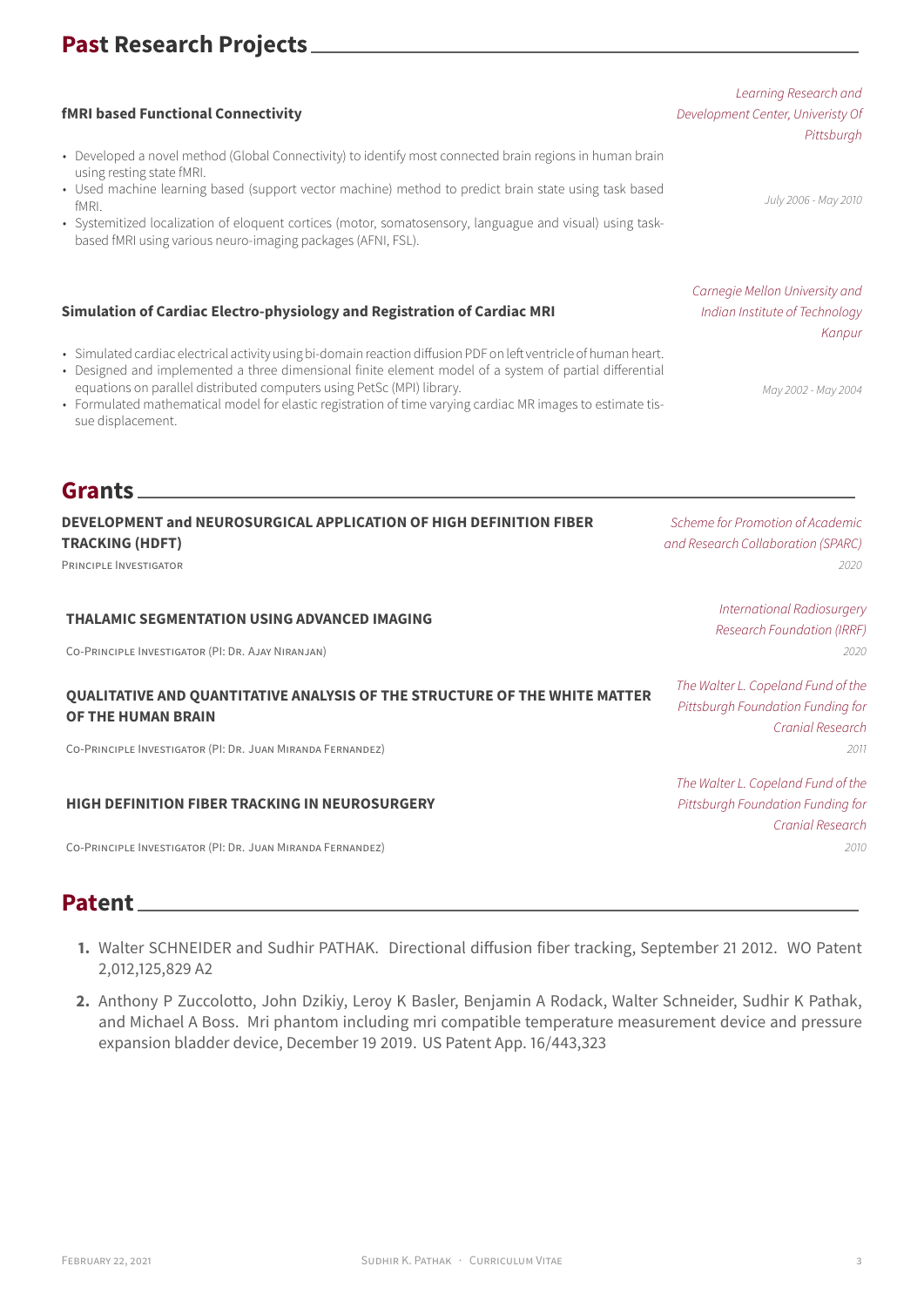## **Teaching Experience**

### **PSY 2575: Mapping Human Brain Connectivity No. 2576: All and State University of Pittsburgh**

#### CO-INSTRUCTOR

- Responsible for lecture on mathematics behind MRI, diffusion MRI.
- Lectures on image registration and advanced techniques to quantify of white matter tissue in human brain.

### **PSY 2476: Brain Connectivity Mapping University of Pittsburgh**

• Responsible for 2-hour lecture and supervision of 2-hour laboratory.

#### • Authored course material and lab sessions.

### **BME 42735: Medical Image Analysis BME 42735: Medical Image Analysis**

GUEST LECTURER April 2010, April 2012

- Graduate-level course in medical imaging (Registration and Segmentation)
- Lecture: "Basic MRI, Diffusion MRI, Neuroanatomy and Fiber Tracking".

## **Professional Activites and Awards**

| <b>Editorial Board Member</b>                                                                  | Claustrum                   |
|------------------------------------------------------------------------------------------------|-----------------------------|
| Claustrum Journal.                                                                             | July 2015                   |
| <b>Editor's Choice award in Methods and Modeling</b>                                           | Neuroimage                  |
| Identifiying brain most globally connected regions                                             | June 2010                   |
| <b>Best Project Award for M.Sc. thesis</b>                                                     | Mathematics Department, IIT |
|                                                                                                | Kanpur                      |
| Simulation of electrophysiology of Heart                                                       | May 2004                    |
| <b>University Scholarship</b>                                                                  | <b>IIT Kanpur</b>           |
| Indian Instiutute of Technology, Kanpur.                                                       | May 2002                    |
| <b>Regional Mathematical Olympiad Competition</b>                                              | Delhi Association           |
| Qualified a regional Mathematical Olympiad Competition conducted by regional delhi association | March 1998                  |

## **Media and Special Reports**

| <b>Discover Magazine: High Definition Fiber Tracking</b>                                                                                                                                                                                                                                                                                                                                  | <b>Discover</b>                 |
|-------------------------------------------------------------------------------------------------------------------------------------------------------------------------------------------------------------------------------------------------------------------------------------------------------------------------------------------------------------------------------------------|---------------------------------|
| BROKEN CABLES: HIGH-DEFINITION IMAGING HELPS RESEARCHERS MAP THE DAMAGE FROM TRAUMATIC BRAIN INJURY WITH<br>UNPRECEDENTED ACCURACY.                                                                                                                                                                                                                                                       | September 2015                  |
| <b>Discovery Channel: High Definition Fiber Tracking</b>                                                                                                                                                                                                                                                                                                                                  | Discovery Channel               |
| Exploring High Definition Fiber Tracking: Physician Education, Neurology-Neurosurgery                                                                                                                                                                                                                                                                                                     | April 2013                      |
| <b>Gehirn und Geist Magazine: Corpus Callosm Rendering</b>                                                                                                                                                                                                                                                                                                                                | Gehirn und Geist, Page 49       |
| Verbindungskabel in Kopf                                                                                                                                                                                                                                                                                                                                                                  | February 2013                   |
| <b>Scientific American: Corpus Callosm Rendering</b>                                                                                                                                                                                                                                                                                                                                      | Scientific American, Page 54-55 |
| The Mystery of the Missed Connection: A common but little understood malformation reveals the brain's<br>incredible plasticity.                                                                                                                                                                                                                                                           | February 2013                   |
| Neurosurgery Newsletter: Special Report on High Definition Fiber Tractography                                                                                                                                                                                                                                                                                                             | Neurosurgery Newsletter         |
| University of Pittsburgh Medical Center, Neurosurgery Newsletter, Volume 13, Number 1                                                                                                                                                                                                                                                                                                     | December 2012                   |
| • Juan C. Fernandez-Miranda, Sudhir Pathak, Walter Schneider, High Definition Fiber Tractography: Unraveling the connections of the human<br>brain.<br>$\epsilon$ is the set of the set of the set of the set of the set of the set of the set of the set of the set of the set of the set of the set of the set of the set of the set of the set of the set of the set of the set of the |                                 |

- Johnathan Engh, Sudhir Pathak, Juan C. Fernandez-Miranda, HDFT endoscopic port surgery synergistic in management of deep brain tumors.
- Arlan Mintz, Johnathan Engh Sudhir Pathak, Intra-operative use of HDFT with image-guidance valuable in awake craniotomy for tumor resection.

Fall 2020/2019/2018, Spring 2017/2014, Spring 2012

TEACHING ASSISTANT **TEACHING ASSISTANT**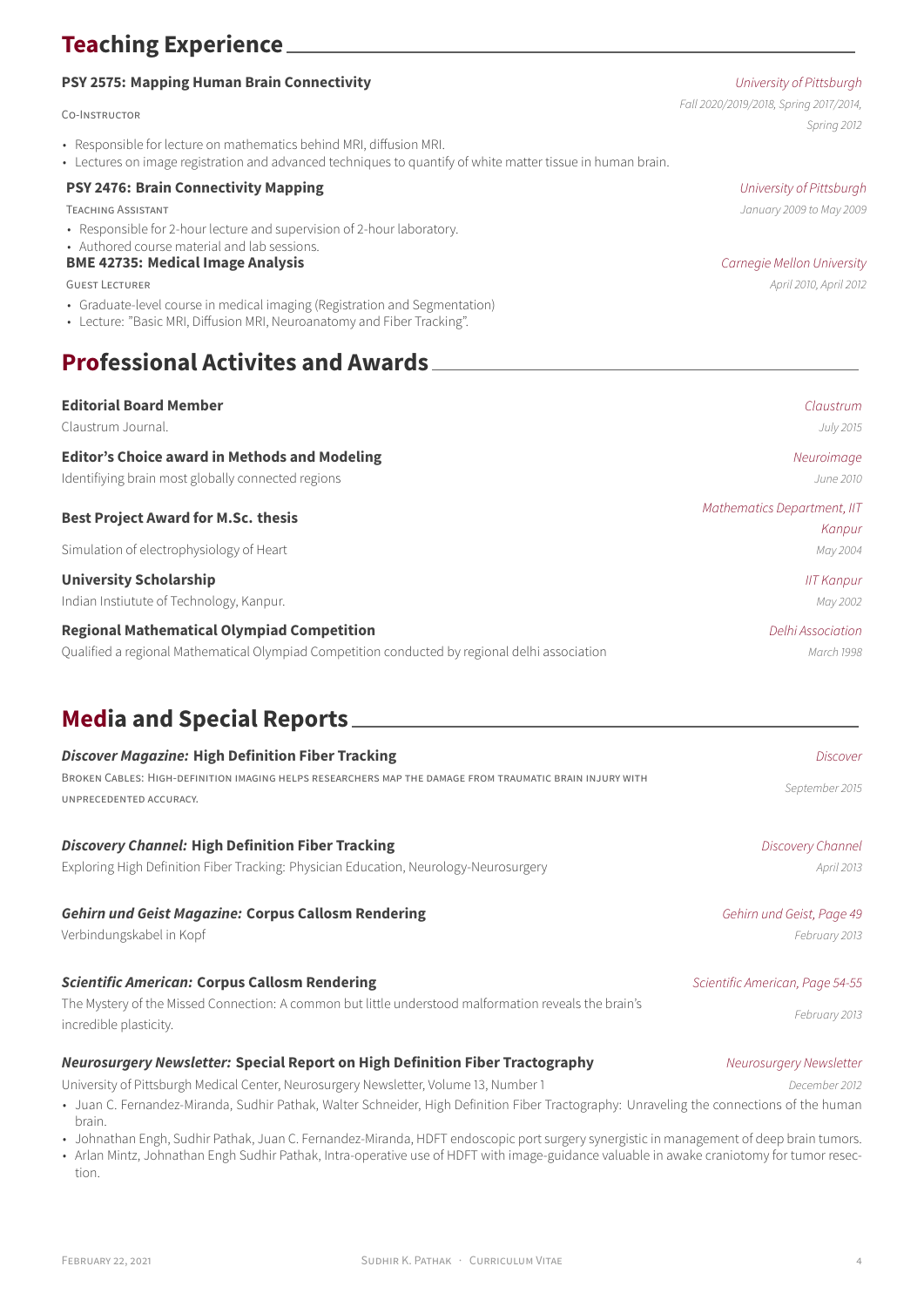#### **Scientific American: High Definition Fiber Tracking rendering** Scientific American, Page 43

HEAD SHOTS: Artistry abounds in these 10 maps of the human mind December 2011

#### **60 MINUTES, CBS News: High Definition Fiber Tracking Cases and Cases of Cases Cases Cases Cases Cases Cases Cases Cases Cases Cases Cases Cases Cases Cases Cases Cases Cases Cases Cases Cases Cases Cases Cases Cases Cases**

60 MINUTES: Apps for Autism October 23, 2011

## **Refereed Journal Publications**

- **1.** Vishwesh Nath, Sudhir K Pathak, Kurt G Schilling, Walt Schneider, and Bennett A Landman. Deep learning estimation of multi-tissue constrained spherical deconvolution with limited single shell dw-mri. volume 11313, page 113130S. International Society for Optics and Photonics, 2020
- **2.** Sandip Panesar, Vishwesh Nath, Sudhir Pathak, Walter Schneider, Bennett Landman, Michael Iv, Diana Anthony, Tatiana Jansen, Kumar Abhinav, and Juan Fernandez-Miranda. Deep learning improves pre-surgical white matter visualization in glioma patients. medRxiv, 2020
- **3.** Kristofer Pomiecko, Carson Sestili, Kate Fissell, Sudhir Pathak, David Okonkwo, and Walter Schneider. 3d convolutional neural network segmentation of white matter tract masks from mr diffusion anisotropy maps. 2019 IEEE 16th International Symposium on Biomedical Imaging (ISBI 2019), pages 1–5, 2019
- **4.** Ashley L Ware, Brian Biekman, Rebecca Hachey, Marianne MacLeod, William Bird, Sudhir Pathak, Emily Clarke, Allison Borrasso, Ava M Puccio, Kelly Glavin, et al. A preliminary high-definition fiber tracking study of the executive control network in blast-induced traumatic brain injury. Journal of neurotrauma, 36(5):686-701, 2019
- **5.** David O Okonkwo, Ross C Puffer, Davneet S Minhas, Sue R Beers, Kathryn L Edelman, Jane M Sharpless, Charles M Laymon, Brian J Lopresti, Steven Benso, Ava M Puccio, et al. [18f] fdg,[11c] pib, and [18f] av-1451 pet imaging of neurodegeneration in two subjects with a history of repetitive trauma and cognitive decline. Frontiers in neurology, 10:831, 2019
- **6.** Elisabeth A Wilde, James M Provenzale, Brian A Taylor, Michael Boss, Anthony Zuccolotto, Rebecca Hachey, Sudhir Pathak, David F Tate, Tracy J Abildskov, and Walter Schneider. Assessment of quantitative magnetic resonance imaging metrics in the brain through the use of a novel phantom. Brain injury, 32(10):1265-1275, 2018
- **7.** Sandip S Panesar, Fang-Cheng Yeh, Christopher P Deibert, David Fernandes-Cabral, Vijayakrishna Rowthu, Pinar Celtikci, Emrah Celtikci, William D Hula, Sudhir Pathak, and Juan C Fernández-Miranda. A diffusion spectrum imaging-based tractographic study into the anatomical subdivision and cortical connectivity of the ventral external capsule: uncinate and inferior fronto-occipital fascicles. Neuroradiology, 59(10):971–987, 2017
- **8.** Catarina Guise, Margarida M Fernandes, Joao M Nobrega, Sudhir Pathak, Walter Schneider, and Raul Fangueiro. Hollow polypropylene yarns as a biomimetic brain phantom for the validation of high-definition fiber tractography imaging. ACS Applied Materials & Interfaces, 8(44):29960–29967, 2016
- **9.** Ahmad Alhourani, Thomas A Wozny, Deepa Krishnaswamy, Sudhir Pathak, Shawn A Walls, Avniel S Ghuman, Donald N Krieger, David O Okonkwo, R Mark Richardson, and Ajay Niranjan. Magnetoencephalography-based identification of functional connectivity network disruption following mild traumatic brain injury. Journal of Neurophysiology, 116(4):1840–1847, 2016
- **10.** Masanori Yoshino, Kumar Abhinav, Fang-Cheng Yeh, Sandip Panesar, David Fernandes, Sudhir Pathak, Paul A Gardner, and Juan C Fernandez-Miranda. Visualization of cranial nerves using high-definition fiber tractography. Neurosurgery, 2016
- **11.** Xuhui Wang, Sudhir Pathak, Lucia Stefaneanu, Fang-Cheng Yeh, Shiting Li, and Juan C Fernandez-Miranda. Subcomponents and connectivity of the superior longitudinal fasciculus in the human brain. Brain Structure and Function, pages 1–18, 2015
- **12.** Nora Presson, Deepa Krishnaswamy, Lauren Wagener, William Bird, Kevin Jarbo, Sudhir Pathak, Ava M Puccio, Allison Borasso, Steven Benso, David O Okonkwo, et al. Quantifying white matter structural integrity with high-definition fiber tracking in traumatic brain injury. Military medicine, 180(3S):109–121, 2015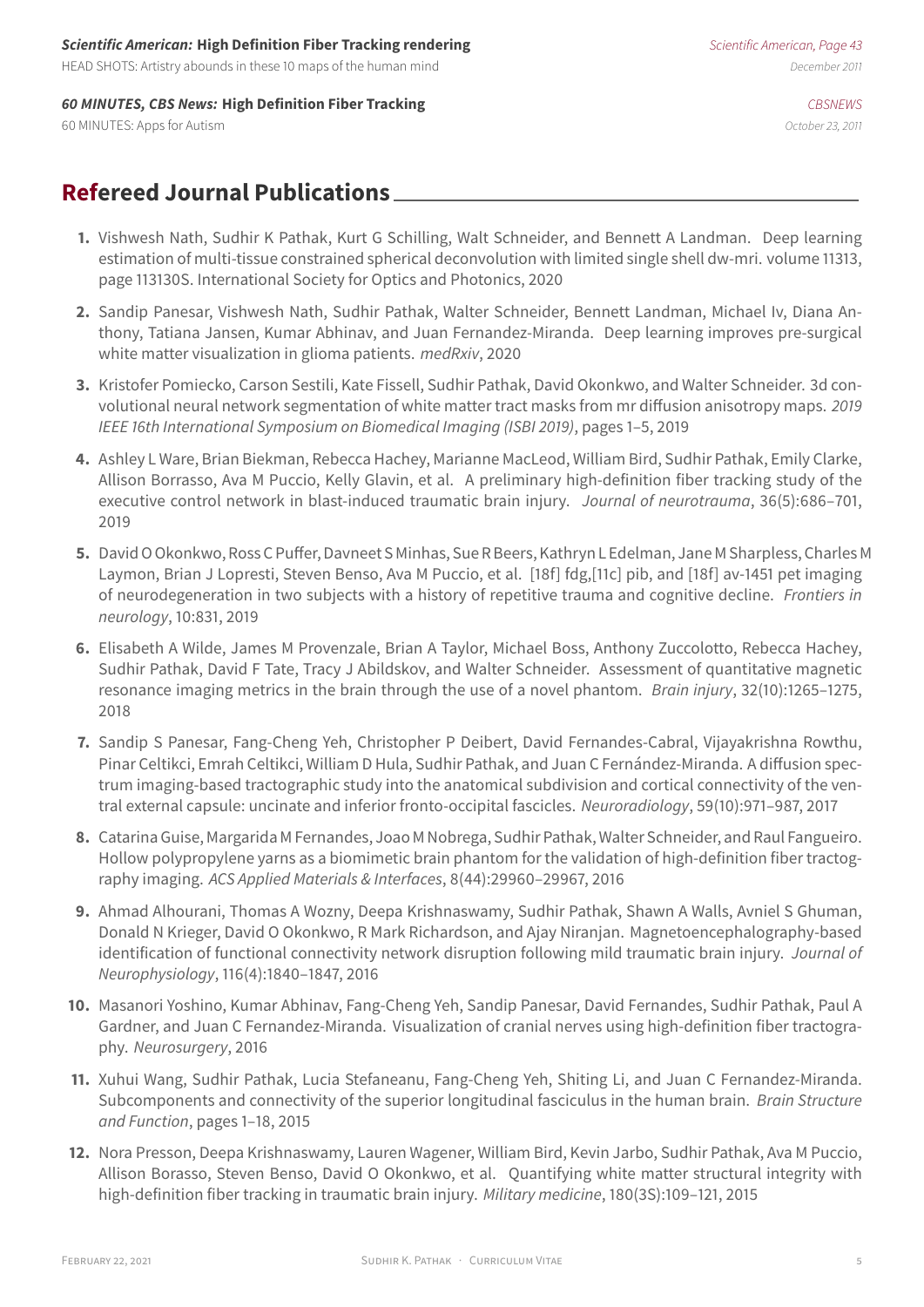- **13.** Amir H Faraji, Kumar Abhinav, Kevin Jarbo, Fang-Cheng Yeh, Samuel S Shin, Sudhir Pathak, Barry E Hirsch, Walter Schneider, Juan C Fernandez-Miranda, and Robert M Friedlander. Longitudinal evaluation of corticospinal tract in patients with resected brainstem cavernous malformations using high-definition fiber tractography and diffusion connectometry analysis: preliminary experience. Journal of neurosurgery, 123(5):1133–1144, 2015
- **14.** Kumar Abhinav, Fang-Chang Yeh, Sudhir Pathak, Robert M Friedlander, and Juan C Fernandez-Miranda. Advanced diffusion mri fiber tracking in neurosurgical and neurodegenerative disorders and neuroanatomical studies: A review. Biochimica et Biophysica Acta (BBA)-Molecular Basis of Disease, 2014
- **15.** Kumar Abhinav, Sudhir Pathak, R Mark Richardson, Johnathan Engh, Paul Gardner, Fang-Cheng Yeh, Robert M Friedlander, and Juan C Fernandez-Miranda. Application of high-definition fiber tractography in the management of supratentorial cavernous malformations: A combined qualitative and quantitative approach. Neurosurgery, 74(6):668–681, 2014
- **16.** Juan C Fernández-Miranda, Yibao Wang, Sudhir Pathak, Lucia Stefaneau, Timothy Verstynen, and Fang-Cheng Yeh. Asymmetry, connectivity, and segmentation of the arcuate fascicle in the human brain. Brain Structure and Function, pages 1–16, 2014
- **17.** Greg Bowden, Ajay Niranjan, Erika Laing, Sudhir Pathak, John Flickinger, and L Dade Lunsford. Integration of magnetoencephalography-generated functional brain maps into dose planning during arteriovenous malformation radiosurgery. Stereotactic and functional neurosurgery, 92(2):103–108, 2014
- **18.** Yibao Wang, Juan C Fernández-Miranda, Timothy Verstynen, Sudhir Pathak, Walter Schneider, and Fang-Cheng Yeh. Rethinking the role of the middle longitudinal fascicle in language and auditory pathways. Cerebral cortex, 23(10):2347–2356, 2013
- **19.** Jeffrey S Phillips, Adam S Greenberg, John A Pyles, Sudhir K Pathak, Marlene Behrmann, Walter Schneider, Michael J Tarr, et al. Co-analysis of brain structure and function using fMRI and diffusion-weighted imaging. J. Vis. Exp, 69:4125, 2012
- **20.** Juan C Fernandez-Miranda, Sudhir Pathak, Johnathan Engh, Kevin Jarbo, Timothy Verstynen, Fang-Cheng Yeh, Yibao Wang, Arlan Mintz, Fernando Boada, Walter Schneider, et al. High-definition fiber tractography of the human brain: neuroanatomical validation and neurosurgical applications. Neurosurgery, 71(2):430–453, 2012
- **21.** Samuel S Shin, Timothy Verstynen, Sudhir Pathak, Kevin Jarbo, Allison J Hricik, Megan Maserati, Sue R Beers, Ava M Puccio, Fernando E Boada, David O Okonkwo, et al. High-definition fiber tracking for assessment of neurological deficit in a case of traumatic brain injury: finding, visualizing, and interpreting small sites of damage: Case report. Journal of neurosurgery, 116(5):1062–1069, 2012
- **22.** Timothy Verstynen, Kevin Jarbo, Sudhir Pathak, and Walter Schneider. In vivo mapping of microstructural somatotopies in the human corticospinal pathways. Journal of neurophysiology, 105(1):336–346, 2011
- **23.** Michael W Cole, Sudhir Pathak, and Walter Schneider. Identifying the brain's most globally connected regions. Neuroimage, 49(4):3132–3148, 2010
- **24.** Juan C Fernandez-Miranda, Johnathan A Engh, Sudhir K Pathak, Ricky Madhok, Fernando E Boada, Walter Schneider, and Amin B Kassam. High-definition fiber tracking guidance for intraparenchymal endoscopic port surgery: Technical note. Journal of neurosurgery, 113(5):990–999, 2010
- **25.** B V Rathish Kumar, S K Pathak, Vivek Sangwan, Mohit Nigam, and S K Murthy. A numerical simulation of cardiac electric activity in left ventricle based on mono-domain model. Journal of Mechanics in Medicine and Biology, 10(03):431–444, 2010

## **Paper in Preparation**

- **1.** Sudhir K Pathak and Walter Schneider. Assessment of diffusion reconstruction and derived anisotropic metric using a novel hollow textile fiber based phantom. Manuscript in preparation, 2020
- **2.** Sudhir Pathak and Walter Schneider. Estimation of spherical harmonics coefficients of orientation distribution function for diffusion spectrum imaging dataset. Manuscript in preparation, 2020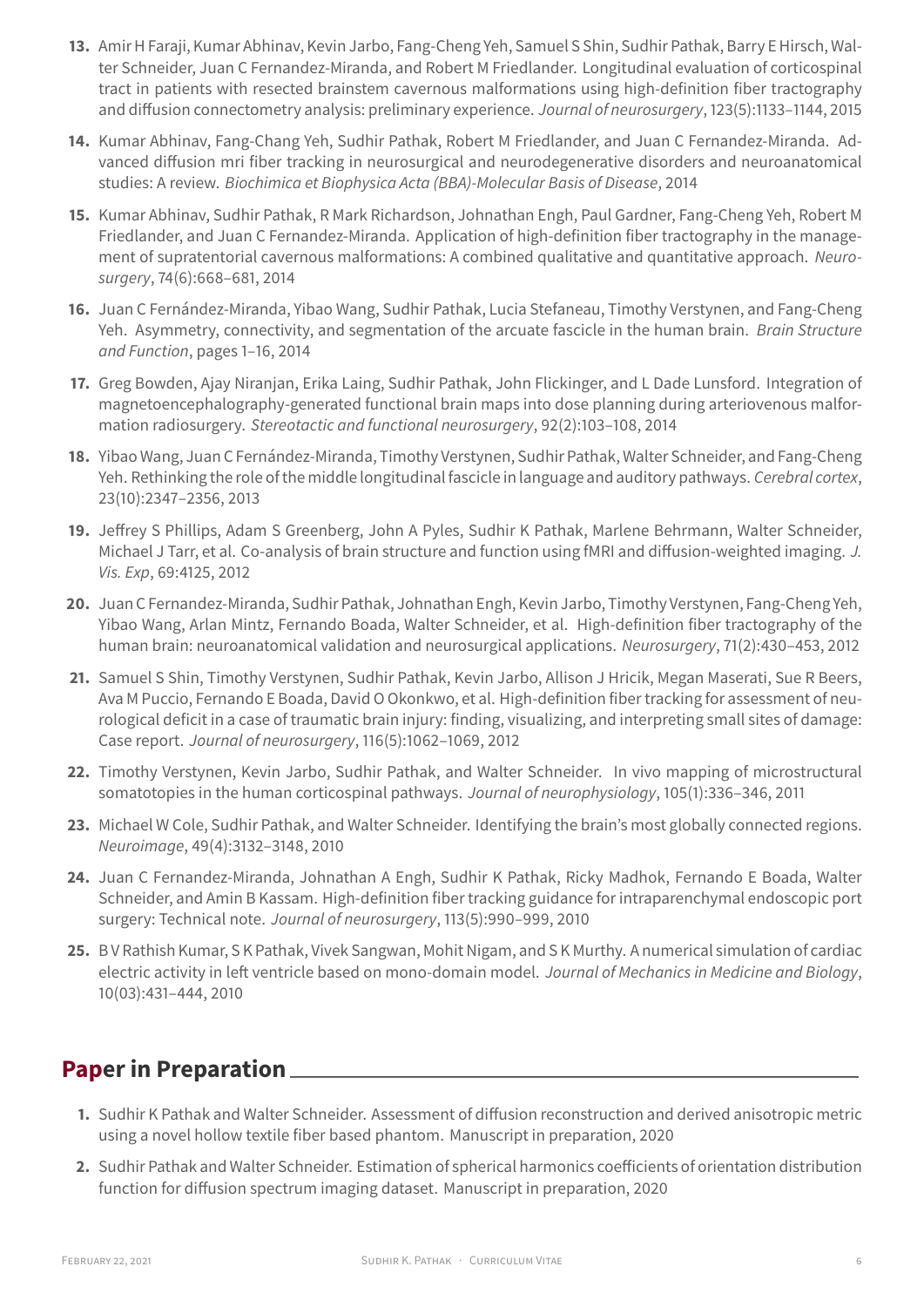## **Book Chapters**

- **1.** Ajay Niranjan, Sudhir Pathak, Kevin Fallon, Jong Oh Kim, and L Dade Lunsford. Imaging techniques for leksell radiosurgery. In Leksell Radiosurgery, volume 34, pages 28–39. Karger Publishers, 2019
- **2.** Samuel S. Shin, Sudhir Pathak, Nora Presson, William Bird, Lauren Wagener, Walter Schneider, David O. Okonkwo, and Juan C. Fernandez-Miranda. Detection of white matter injury in concussion using High-Definition Fiber Tractography. In Niranjan A. and Lunsford L.D., editors, Concussion. Karger, Medical and Scientific Publishers, 2014
- **3.** Sudhir Pathak and JC Fernandez-Miranda. Structural and functional connectivity of the Claustrum in human brain. In J. Smythies, L. Edelstein, and V.S. Ramachandran, editors, The Claustrum: Structural, Functional, and Clinical Neuroscience. Academic Press, Academic Press, 2013

## **Conference Publications**

- **1.** Ranjeet Ranjan Jha, Aditya Nigam, Arnav Bhavsar, Sudhir K Pathak, Walter Schneider, and K Rathish. Multishell d-mri reconstruction via residual learning utilizing encoder-decoder network with attention (msr-net). In 2020 42nd Annual International Conference of the IEEE Engineering in Medicine & Biology Society (EMBC), pages 1709–1713. IEEE, 2020
- **2.** Ranjeet Ranjan Jha, Aditya Nigam, Arnav Bhavsar, Gaurav Jaswal, Sudhir K Pathak, and Rathish Kumar. Hlgsnet: Hierarchical and lightweight graph siamese network with triplet loss for fmri-based classification of adhd. In 2020 International Joint Conference on Neural Networks (IJCNN), pages 1–7. IEEE, 2020
- **3.** Walter Schneider, Sudhir Pathak, Kristofer Pomiecko, Cahterine Fissell, David Busch, Anthony Zuccolotto, and Elisabeth Wilde. Calibrated quantitative mri of tbi across space, vendor, site, and time for diffusion quantification of diffuse axonal injury dai. Neurotrauma, 36(13):A11–A11, 2019
- **4.** Ahmad Alhourani, Sudhir K Pathak, Michael J Randazzo, Tom Wozny, Efstathios Kondylis, Shawn Walls, Michael Ward, Stephen Foldes, Donald Krieger, David O Okonkwo, et al. 183 meg identification of reduced functional connectivity following concussion. Neurosurgery, 62:227–227, 2015
- **5.** Walter Schneider, Sudhir K Pathak, Jeff S Phillips, and Michael W Cole. High Definition Fiber Tracking exposes circuit diagram for brain showing triarchic representation, domain general control, and metacognitive subsystems. In 2009 AAAI Fall Symposium Series, 2009
- **6.** BS Martins, SK Pathak, AG Bleicher, and W Schneider. Mimimizing brain network damage via fMRI and diffusion weighted imaging in neurosurgical planning. Neuroimage, 47:S141, 2009
- **7.** Walter Schneider, Michael Cole, and Sudhir Pathak. Reverse engineering the brain with a circuit diagram based on a segmented connectome and system dynamics. Proceedings of AAAI Fall Symposium on Biologically Inspired Cognitive Architectures, Washington, DC, 2008

## **Oral Presentation**

- **1.** Sudhir Pathak. High definition fiber tracking and its clinical application in traumatic brain injury and presurgical planning. Centre for Brain Research (CBR), Indian Institute of Sciences, Bangalore, India, February 2020
- **2.** Sudhir Pathak and Walter Schneider. Idealized axon phantom for validation and calibration of dmri: Testing compartmental models and fiber tractography. New York University, New York, November 2017
- **3.** Sudhir Pathak and Walter Schneider. Hollow nanotube textile based phantoms for ground validation of truth measurement of diffusion mr images: Testing compartmental models and fiber tractography. Computational Brain Connectivity Mapping Winter School Workshop, Antibes, Juan les Pins, France, November 2017
- **4.** Sudhir Pathak and Walter Schneider. High definition fiber tracking a pipeline of computational methods to map white matter tracts and support clinically viable tract analysis. National Institute of Health, Washington,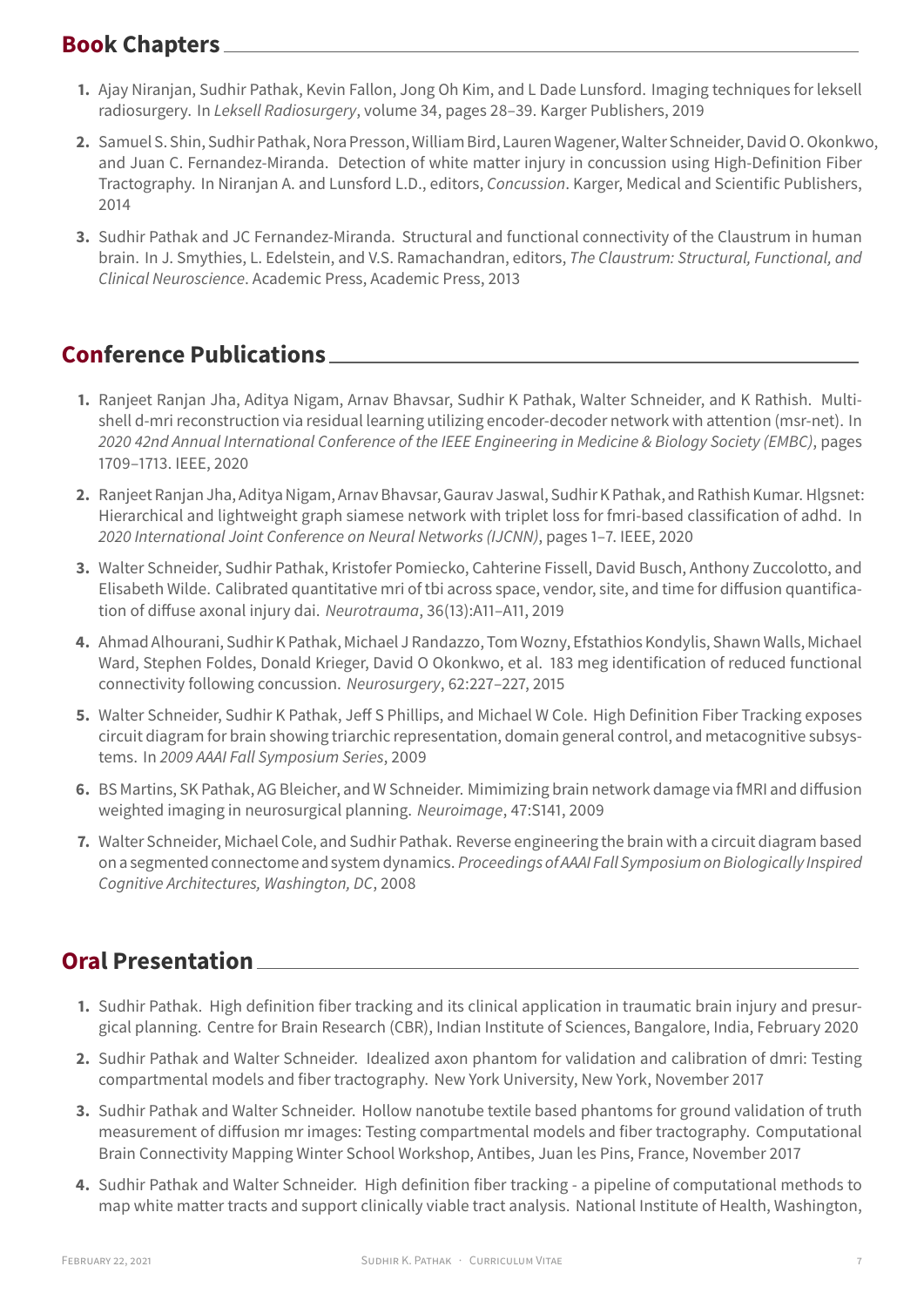DC., March 2013

- **5.** Sudhir Pathak, Timothy Verstynen, Kevin Jarbo, Walter Schneider, and Juan Fernandez-Miranda. High definition fiber tracking (HDFT) in neurosurgery and traumatic brain injury. Cognitive Neuroscience Society, San Francisco, CA, April 2012
- **6.** Schneider W. and Pathak S. High definition fiber tracking in neurosurgery and traumatic brain injury. NIH Neuroimaging group, Wastington DC, December 2010
- **7.** Schneider W., Sudhir Pathak, Timothy Verstynen, Jeff Phillips, Juan Fernandez-Miranda, and Frank Yeh. High definition fiber tracking in visual system to quantify human connectivity and aid neurosurgery to preserve vision. Multi-modal Neuroimaging Training Program (MNTP), Pittsburgh, PA, July 2010
- **8.** Schneider W., Pathak S., and Yeh F. Mapping brain circuits with High Definition Fiber Tracking (HDFT) data mining fiber tracts to identify the cables and chipset of the human brain. Data Mining Group, CMU, Pittsburgh, PA., September 2009
- **9.** Schneider W. and Pathak S. Roadmap for mapping the human connectome. Intel Research, Pittsburgh, PA, December 2009
- **10.** Schneider W., Pathak S., Fernandez-Miranda J., Bleicher A., Davis D., and Boada F. Mapping brain circuits with high definition fiber tracking (HDFT) for medical imaging in neurosurgery and tbi plus human connectome. Radiology Seminar Series, Pittsburgh, PA, September 2009
- **11.** Schneider W., Pathak S., and Phillips J. Adventures in research at LRDC mapping brain architecture actionable neuroscience for learning and support. LRDC Senior Scientists Meeting, Pittsburgh, PA, November 2009
- **12.** Pathak S., Martins B., Cole M.W., and Schneider W. Anatomical and functional segmentation of the cognitive control network: Supporting a preliminary cognitive control network connectome. Cognitive Neuroscience Society, San Francisco, CA, April 2008

## **Conference Abstract and Posters**

- **1.** Sudhir Kumar Pathak, Vishwesh Nath, Sandip Panesar, Kurt G. Schilling, Juan Carlos Fernandez-Miranda, Bennett A. Landman, and Walter Schneider. Clinical recovery of intracellular volume fraction and fiberodf for a patient with asymptomatic temporal-occipital lesion using deep learning. Joint Annual Meeting ISMRM 2020, Virtural Conference, August 2020
- **2.** Sudhir Pathak, Walter Schneider, Anthony Zuccolotto, Susie Huang, Qiuyun Fan, Thomas Witzel, Lawrence Wald, Els Fieremans, Michal E. Komlosh, Dan Benjamini, Alexandru V Avram, and Peter J. Basser. Diffusion ground truth quantification of axon scale phantom: Limits of diffusion mri on 7t, 3t and connectome 1.0. Joint Annual Meeting ISMRM 2020, Virtural Conference, August 2020
- **3.** Sudhir Kumar Pathak, Vinod Jangir Kumar, and Walter Schneider. Validation and estimation of crossing angles of fiber bundle with different density using hollow textile-based phantom. Joint Annual Meeting ISMRM 2019, Montreal, Quebec, Canada, May 2019
- **4.** Walter Schneider, Sudhir Pathak, Yijen Wu, David Busch, and John Dzikiy. Taxon anisotropic phantom delivering human scale parametrically controlled diffusion compartments to advance cross laboratory research and calibration. Joint Annual Meeting ISMRM 2019, Montreal, Quebec, Canada, May 2019
- **5.** Sudhir Kumar Pathak, Catherine Fissell, David Okonkwo, and Walter Schneider. Time-dependent diffusion modeling using a hollow textile-based phantom. Joint Annual Meeting ISMRM-ESMRMB 2018, Paris Expo Porte de Versailles, Paris, France, June 2018
- **6.** Sudhir Kumar Pathak, Catherine Fissell, David Okonkwo, and Walter Schneider. Providing ground truth quantification of anisotropic diffusion mri imaging with a hollow textile phantom. ISMRM 25th Annual Meeting and Exhibition, HONOLULU, HAWAII, USA, April 2017
- **7.** Sudhir K Pathak, Catherine Fissell, Deepa Krishnaswamy, Sowmya Aggarwal, Rebecca Hachey, and Walter Schneider. Diffusion reconstruction by combining spherical harmonics and generalized q-sampling imaging. ISMRM 23rd Annual Meeting and Exhibition, Toronto, Ontario, Canada, June 2015